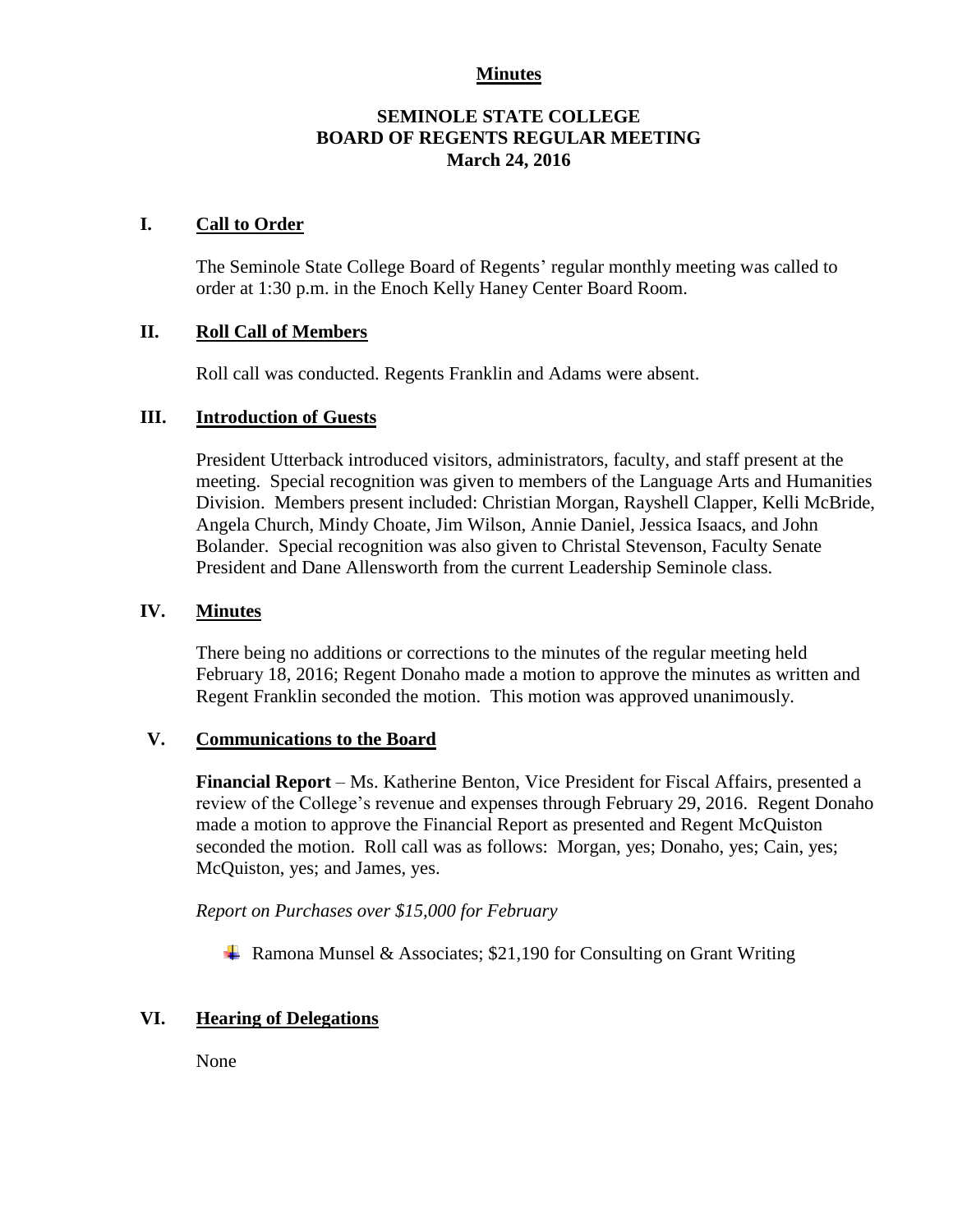**Minutes** SSC Board of Regents Regular Meeting March 24, 2016 Page 2

# **VII. President's Report**

President Utterback discussed items under the President's Report and the Business portion of the agenda by utilizing a PowerPoint presentation. (See enclosed copy of the PowerPoint presentation)

*Budget Update* – President Utterback gave the Board members an update on the budget situation with information about cost savings and pending future budget cuts.

*Campus Activities* – President Utterback presented the Board members with a printed presentation of the activities on campus. (See attached)

# **VIII. Business**

**Approval of Proposal to Cancel Agreement with Wright International Student Services –** President Utterback presented the Board with information about a proposal to cancel an agreement with Wright International Student Services that assists with student account collections. President Utterback recommended approval of this proposal. Regent Morgan made a motion to approve the proposal to cancel the agreement with WISS and Regent Donaho seconded this motion. Roll call was as follows: Morgan – yes; Donaho – yes; Cain – yes; McQuiston – yes; and James – yes.

**Approval of a Proposal to Cancel Long-Term Disability Coverage** – President Utterback presented the Board with information about a proposal to cancel long-term disability coverage offered to SSC employees as a cost saving action. Regent Cain made a motion to approve the proposal to cancel the long-term disability coverage and Regent Morgan seconded this motion. Roll call was as follows: Morgan – yes; Donaho – yes;  $Cain - yes$ ; McQuiston – yes; and James – yes.

**Approval of Proposal to Discontinue Book Rental Program -** President Utterback presented information about a proposal to phase out the textbook rental program offered to SSC students. Regent McQuiston made a motion to approve the proposal to phase out the textbook rental program and Regent Morgan seconded this motion. Roll call was as follows: Morgan – yes; Donaho – yes; Cain – yes; McQuiston – yes; and James – yes.

**Approval of Proposal to Reduce Health Care Insurance Coverage from High-Option to Mid-Level Option** – President Utterback presented the Board with information about a proposal to reduce the SSC employee health care insurance coverage from high-option to mid-level option. This action would save the College money and it would have only a small impact on the employees. Regent Morgan made a motion to approve the proposal to decrease the health care insurance to the mid-level option and Regent Cain seconded this motion. Roll call was as follows: Morgan – yes; Donaho – yes; Cain – yes; McQuiston – yes; and James – yes.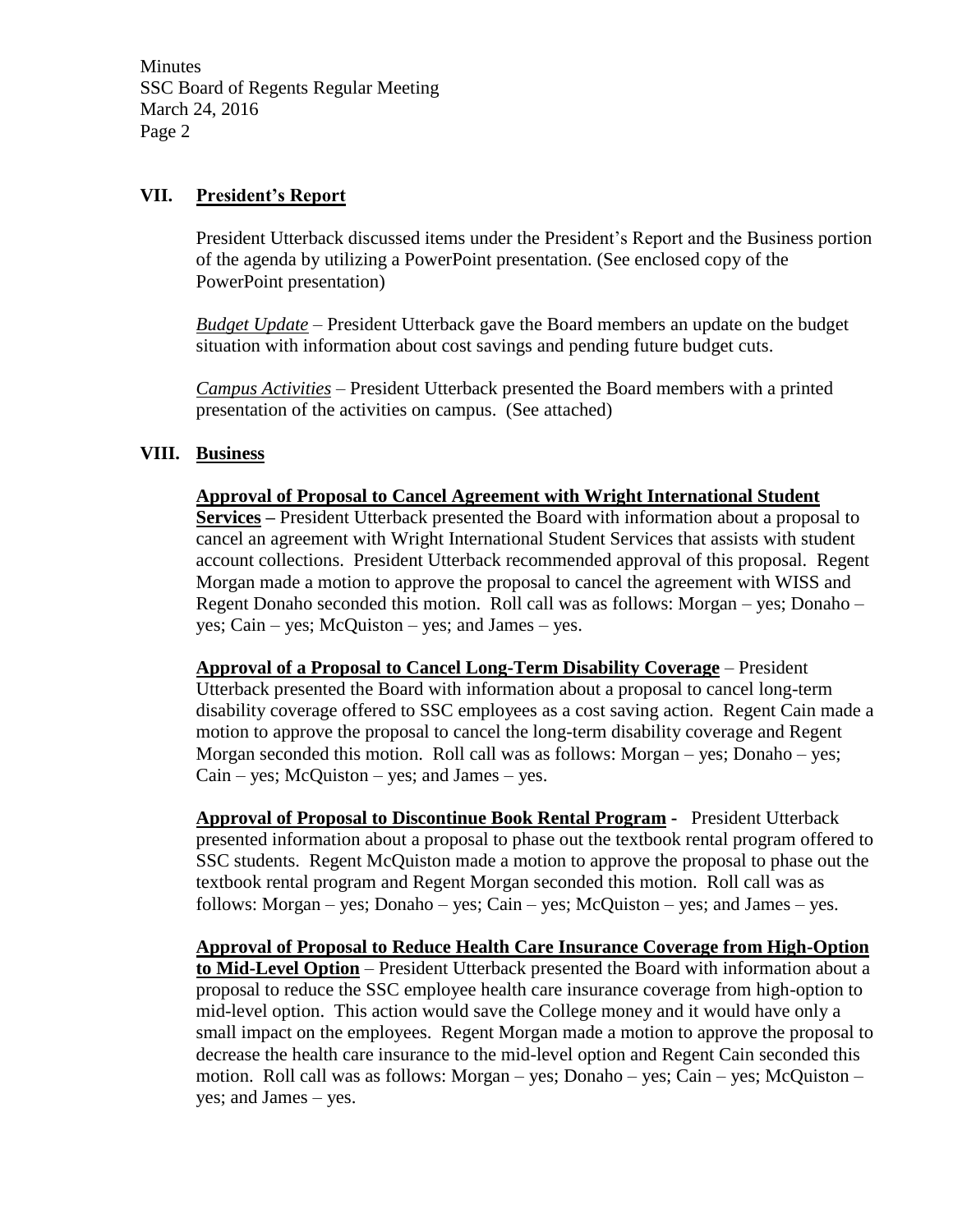**Minutes** SSC Board of Regents Regular Meeting March 24, 2016 Page 3

# **Approval to Reduce Men's Tennis to Division II Level Scholarship Awards and Authorize the Reduction of the Program to Division II should that Option Occur** –

President Utterback presented the Board with information about reducing Men's Tennis to Division II level scholarship awards and receiving authorization to reduce the program to Division II if that option occurs. Regent Donaho made a motion to approve reducing Men's Tennis to Division II level scholarship awards and authorized the President to reduce the program to Division II should that option occur. Regent McQuiston seconded this motion. Roll call was as follows: Morgan – yes; Donaho – yes; Cain – yes; McQuiston – yes; and James – yes.

**Approval to Change Women's Volleyball to Division II** – President Utterback presented the Board with information about changing the SSC Women's Volleyball team to Division II. Regent McQuiston made a motion to approve the changing of the SSC Women's Volleyball team to Divison II and Regent Cain seconded this motion. Roll call was as follows: Morgan – yes; Donaho – yes; Cain – yes; McQuiston – yes; and James – yes.

**Approval to Delete the Medical Laboratory Technology Program** – President Utterback presented the Board with a memo from Dr. Tom Mills, Vice President for Academic Affairs to delete the Medical Laboratory Technology Program due to severe budget cuts. Regent Cain made a motion to approve the deletion of the Medical Laboratory Program and Regent Donaho seconded this motion. Roll call was as follows: Morgan – yes; Donaho – yes; Cain – yes; McQuiston – yes; and James – yes.

**Approval to Enter into Executive Session** – President Utterback recommended retiring into executive session to discuss personnel issues. Regent Donaho made a motion to enter into executive session and Regent Morgan seconded this motion. Roll call was as follows: Morgan – yes; Donaho – yes; Cain – yes; McQuiston – yes; and James – yes.

**Approval to Return into Open Session** – Regent Donaho made a motion to enter into open session and Regent Morgan seconded this motion. Roll call was as follows: Morgan – yes; Donaho – yes; Cain – yes; McQuiston – yes; and James – yes.

**Appointment of Vice President for Fiscal Affairs** – After discussions in executive session Regent Donaho made a motion to appoint Mr. Braden Brown as the Vice President for Fiscal Affairs after the retirement of Ms. Katherine Benton on June 30, 2016. Regent Morgan Seconded this motion. Roll call was as follows: Morgan – yes; Donaho – yes;  $Cain - yes$ ; McQuiston – yes; and James – yes.

**Appointment of Vice President for Student Affairs** – After discussions in executive session Regent Morgan made a motion to appoint Mr. Bill Knowles as the Vice President for Student Affairs after the retirement of Dr. Mark Ames on June 30, 2016. Regent Cain Seconded this motion. Roll call was as follows: Morgan – yes; Donaho – yes; Cain – yes;  $McQuiston - yes$ ; and James – yes.